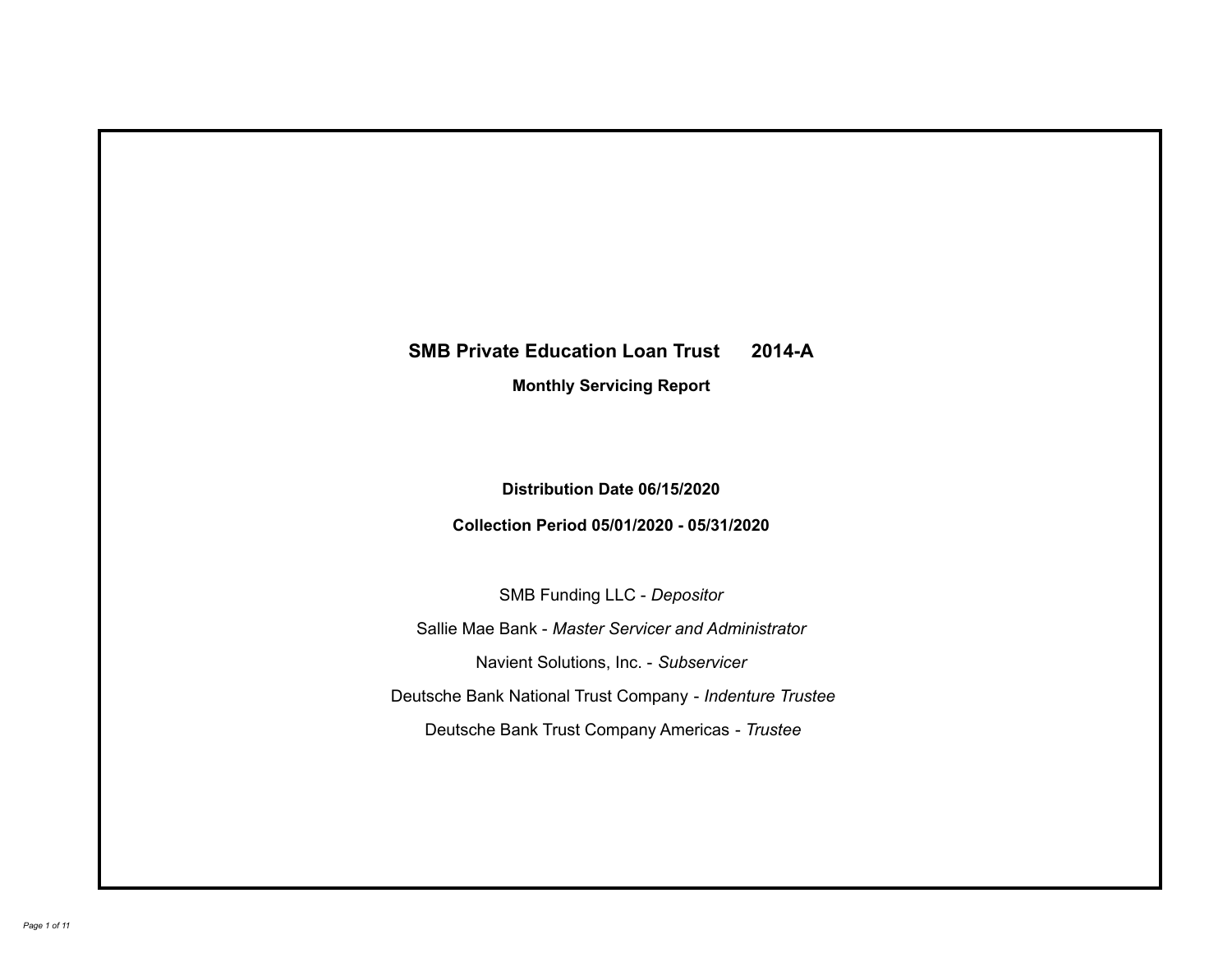| ш | <b>Deal Parameters</b> |  |
|---|------------------------|--|
|   |                        |  |

| Α | <b>Student Loan Portfolio Characteristics</b>                  |                   | 08/07/2014                        | 04/30/2020       | 05/31/2020                       |
|---|----------------------------------------------------------------|-------------------|-----------------------------------|------------------|----------------------------------|
|   |                                                                |                   |                                   |                  |                                  |
|   | <b>Principal Balance</b><br>Interest to be Capitalized Balance |                   | \$361,523,983.59<br>17,313,307.43 | \$158,998,086.07 | \$156,888,410.83<br>2,761,566.30 |
|   |                                                                |                   |                                   | 2,978,429.17     |                                  |
|   | Pool Balance                                                   |                   | \$378,837,291.02                  | \$161,976,515.24 | \$159,649,977.13                 |
|   | Weighted Average Coupon (WAC)                                  |                   | 7.81%                             | 7.96%            | 7.79%                            |
|   | Weighted Average Remaining Term                                |                   | 138.29                            | 171.39           | 171.83                           |
|   | Number of Loans                                                |                   | 33,555                            | 14,746           | 14,538                           |
|   | Number of Borrowers                                            |                   | 26,651                            | 11,640           | 11,472                           |
|   | Pool Factor                                                    |                   |                                   | 0.427562225      | 0.421420966                      |
|   | Since Issued Total Constant Prepayment Rate (1)                |                   |                                   | 7.76%            | 7.69%                            |
| B | <b>Debt Securities</b>                                         | <b>Cusip/Isin</b> | 05/15/2020                        |                  | 06/15/2020                       |
|   | A2A                                                            | 784456AB1         | \$13,111,856.34                   |                  | \$12,326,099.26                  |
|   | A2B                                                            | 784456AC9         | \$13,111,856.34                   |                  | \$12,326,099.27                  |
|   | A <sub>3</sub>                                                 | 784456AD7         | \$50,000,000.00                   |                  | \$50,000,000.00                  |
|   | В                                                              | 784456AE5         | \$36,000,000.00                   |                  | \$36,000,000.00                  |
|   | C                                                              | 784456AF2         | \$42,000,000.00                   |                  | \$42,000,000.00                  |
|   |                                                                |                   |                                   |                  |                                  |
| C | <b>Certificates</b>                                            | <b>Cusip/Isin</b> | 05/15/2020                        |                  | 06/15/2020                       |
|   |                                                                |                   |                                   |                  |                                  |
|   | <b>Excess Distribution</b>                                     | 784456105         | \$100,000.00                      |                  | \$100,000.00                     |
| D | <b>Account Balances</b>                                        |                   | 05/15/2020                        |                  | 06/15/2020                       |
|   | Reserve Account Balance                                        |                   | \$958,735.00                      |                  | \$958,735.00                     |
|   |                                                                |                   |                                   |                  |                                  |
| E | <b>Asset / Liability</b>                                       |                   | 05/15/2020                        |                  | 06/15/2020                       |
|   | Overcollateralization Percentage *                             |                   | 30.72%                            |                  | 30.69%                           |
|   | Specified Overcollateralization Amount *                       |                   | \$48,592,954.57                   |                  | \$47,894,993.14                  |
|   | Actual Overcollateralization Amount *                          |                   | \$49,752,802.56                   |                  | \$48,997,778.60                  |

\* Based on the Rated debt securities (Class A and Class B Bonds)

(1) Since Issued Total CPR calculations found in monthly servicing reports issued on or prior to September 15, 2015 originally included loans that were removed from the pool by the sponsor because they became ineligible for the pool between the cut-off date and settlement date. On October 5, 2015, Since Issued Total CPR calculations were revised to exclude these loans and all prior monthly servicing reports were restated. For additional information, see 'Since Issued CPR Methodology' found on page 11 of this report.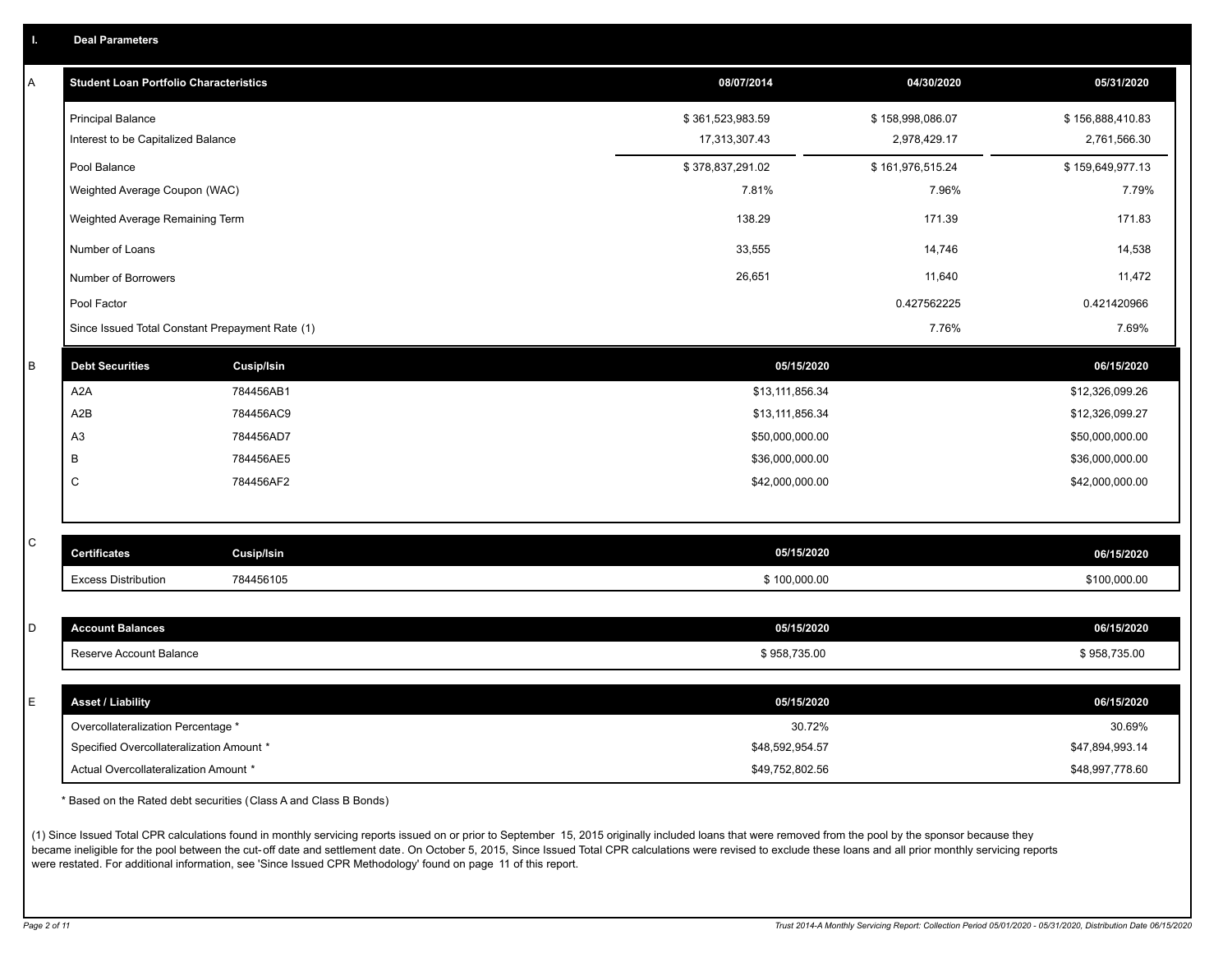### **II. 2014-A Trust Activity 05/01/2020 through 05/31/2020**

| <b>Borrower Principal</b><br>2,442,813.98<br><b>Consolidation Activity Principal</b><br>0.00<br>0.00<br>Seller Principal Reimbursement<br>0.00<br>Servicer Principal Reimbursement<br>0.00<br>Delinquent Principal Purchases by Servicer<br>0.00<br><b>Other Principal Deposits</b> |  |
|-------------------------------------------------------------------------------------------------------------------------------------------------------------------------------------------------------------------------------------------------------------------------------------|--|
|                                                                                                                                                                                                                                                                                     |  |
|                                                                                                                                                                                                                                                                                     |  |
|                                                                                                                                                                                                                                                                                     |  |
|                                                                                                                                                                                                                                                                                     |  |
|                                                                                                                                                                                                                                                                                     |  |
|                                                                                                                                                                                                                                                                                     |  |
| \$2,442,813.98<br><b>Total Principal Receipts</b>                                                                                                                                                                                                                                   |  |
| В<br><b>Student Loan Interest Receipts</b>                                                                                                                                                                                                                                          |  |
| <b>Borrower Interest</b><br>721,943.61                                                                                                                                                                                                                                              |  |
| 0.00<br><b>Consolidation Activity Interest</b>                                                                                                                                                                                                                                      |  |
| 0.00<br>Seller Interest Reimbursement                                                                                                                                                                                                                                               |  |
| Servicer Interest Reimbursement<br>(1,552.23)                                                                                                                                                                                                                                       |  |
| 0.00<br>Delinquent Interest Purchases by Servicer                                                                                                                                                                                                                                   |  |
| <b>Other Interest Deposits</b><br>7,535.45                                                                                                                                                                                                                                          |  |
| \$727,926.83<br><b>Total Interest Receipts</b>                                                                                                                                                                                                                                      |  |
| C<br><b>Recoveries on Realized Losses</b><br>\$22,684.91                                                                                                                                                                                                                            |  |
| D<br><b>Investment Income</b><br>\$362.09                                                                                                                                                                                                                                           |  |
| E<br><b>Funds Borrowed from Next Collection Period</b><br>\$0.00                                                                                                                                                                                                                    |  |
| F<br><b>Funds Repaid from Prior Collection Period</b><br>\$0.00                                                                                                                                                                                                                     |  |
| G<br>\$0.00<br>Loan Sale or Purchase Proceeds                                                                                                                                                                                                                                       |  |
| \$0.00<br>H<br>Initial Deposits to Collection Account                                                                                                                                                                                                                               |  |
| <b>Excess Transferred from Other Accounts</b><br>\$0.00                                                                                                                                                                                                                             |  |
| <b>Borrower Benefit Reimbursements</b><br>\$0.00<br>J                                                                                                                                                                                                                               |  |
| Κ<br><b>Gross Swap Receipt</b><br>\$0.00                                                                                                                                                                                                                                            |  |
| <b>Other Deposits</b><br>\$0.00<br>L                                                                                                                                                                                                                                                |  |
| <b>Other Fees Collected</b><br>М<br>\$0.00                                                                                                                                                                                                                                          |  |
| N<br><b>AVAILABLE FUNDS</b><br>\$3,193,787.81                                                                                                                                                                                                                                       |  |
| \$333,138.74<br>O<br>Non-Cash Principal Activity During Collection Period                                                                                                                                                                                                           |  |
| \$0.00<br>P<br>Aggregate Purchased Amounts by the Depositor, Servicer or Seller                                                                                                                                                                                                     |  |
| \$0.00<br>Q<br>Aggregate Loan Substitutions                                                                                                                                                                                                                                         |  |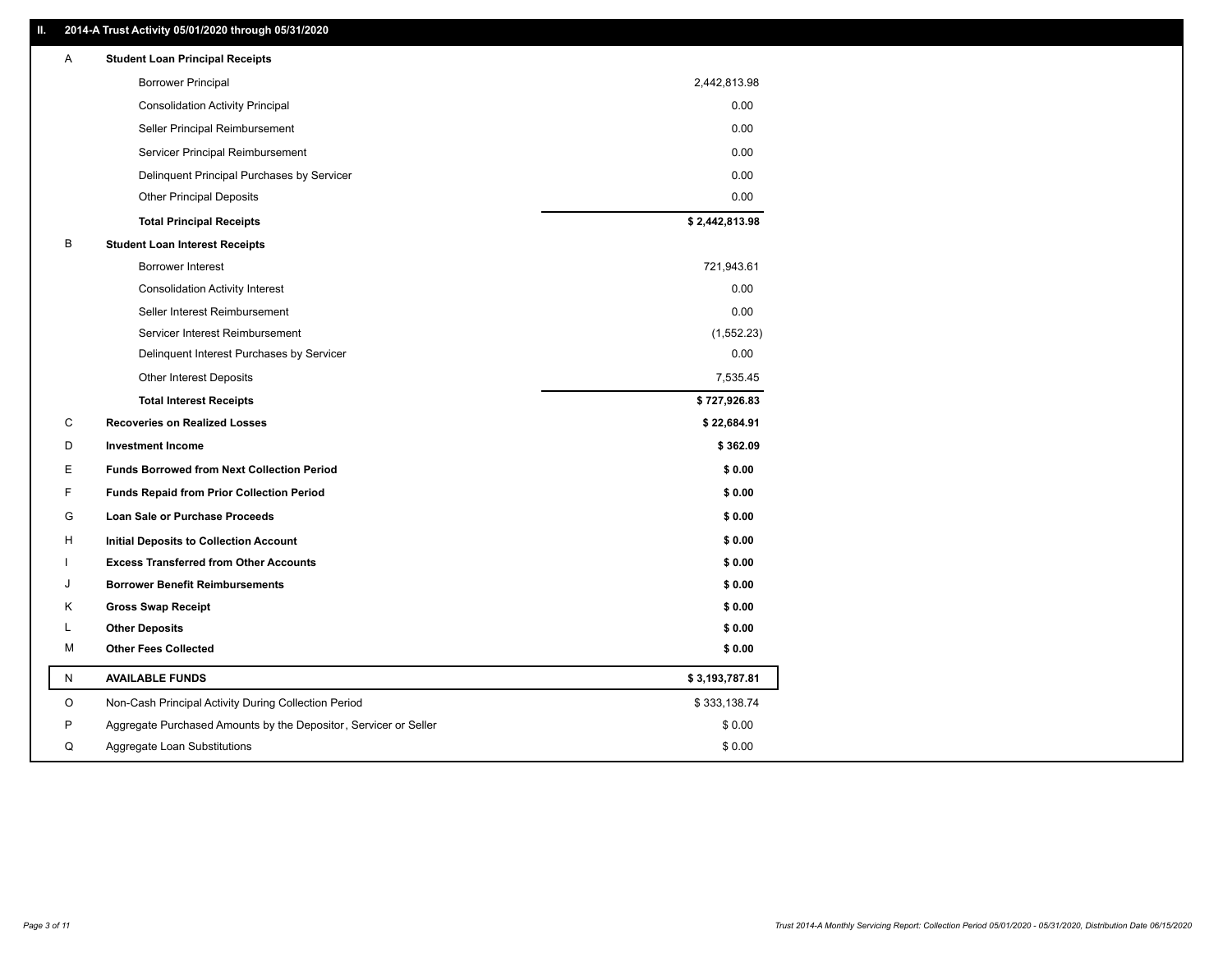|                   |                         |                          |         | 05/31/2020 |                  |                |                          |         | 04/30/2020 |                  |                |
|-------------------|-------------------------|--------------------------|---------|------------|------------------|----------------|--------------------------|---------|------------|------------------|----------------|
|                   |                         | <b>Wtd Avg</b><br>Coupon | # Loans | Principal  |                  | % of Principal | <b>Wtd Avg</b><br>Coupon | # Loans | Principal  |                  | % of Principal |
| <b>INTERIM:</b>   | IN SCHOOL               |                          | 8.55%   | 93         | \$1,189,676.97   | 0.745%         |                          | 8.75%   | 111        | \$1,409,007.05   | 0.870%         |
|                   | <b>GRACE</b>            |                          | 8.76%   | 46         | \$591,969.66     | 0.371%         |                          | 9.19%   | 36         | \$529,604.64     | 0.327%         |
|                   | <b>DEFERMENT</b>        |                          | 8.46%   | 750        | \$9,898,781.57   | 6.200%         |                          | 8.71%   | 829        | \$11,356,455.67  | 7.011%         |
| <b>REPAYMENT:</b> | <b>CURRENT</b>          |                          | 7.64%   | 11,500     | \$117,636,857.26 | 73.684%        |                          | 7.80%   | 11,537     | \$117,324,409.35 | 72.433%        |
|                   | 31-60 DAYS DELINQUENT   |                          | 8.66%   | 102        | \$1,594,248.13   | 0.999%         |                          | 8.54%   | 130        | \$1,811,221.47   | 1.118%         |
|                   | 61-90 DAYS DELINQUENT   |                          | 8.20%   | 54         | \$887,697.40     | 0.556%         |                          | 8.43%   | 69         | \$1,145,870.09   | 0.707%         |
|                   | 91-120 DAYS DELINQUENT  |                          | 8.29%   | 45         | \$779,801.46     | 0.488%         |                          | 8.63%   | 66         | \$959,237.63     | 0.592%         |
|                   | 121-150 DAYS DELINQUENT |                          | 9.03%   | 47         | \$644,162.72     | 0.403%         |                          | 8.90%   | 52         | \$807,112.95     | 0.498%         |
|                   | 151-180 DAYS DELINQUENT |                          | 8.77%   | 51         | \$828,614.05     | 0.519%         |                          | 8.96%   | 46         | \$708,517.58     | 0.437%         |
|                   | > 180 DAYS DELINQUENT   |                          | 7.88%   | 20         | \$287,148.84     | 0.180%         |                          | 7.97%   | 20         | \$247,773.35     | 0.153%         |
|                   | <b>FORBEARANCE</b>      |                          | 8.03%   | 1,830      | \$25,311,019.07  | 15.854%        |                          | 8.16%   | 1,850      | \$25,677,305.46  | 15.852%        |
| <b>TOTAL</b>      |                         |                          |         | 14,538     | \$159,649,977.13 | 100.00%        |                          |         | 14,746     | \$161,976,515.24 | 100.00%        |

Percentages may not total 100% due to rounding \*

\*\* Smart Option Interest Only loans and \$25 Fixed Payment loans classified as in repayment whether student borrowers are in school, in grace, in deferment or required to make full principal and interest payments on their l

\*\*\* To conform with company standard reporting these sections now include Princial and Interest Accrued to Capitalize.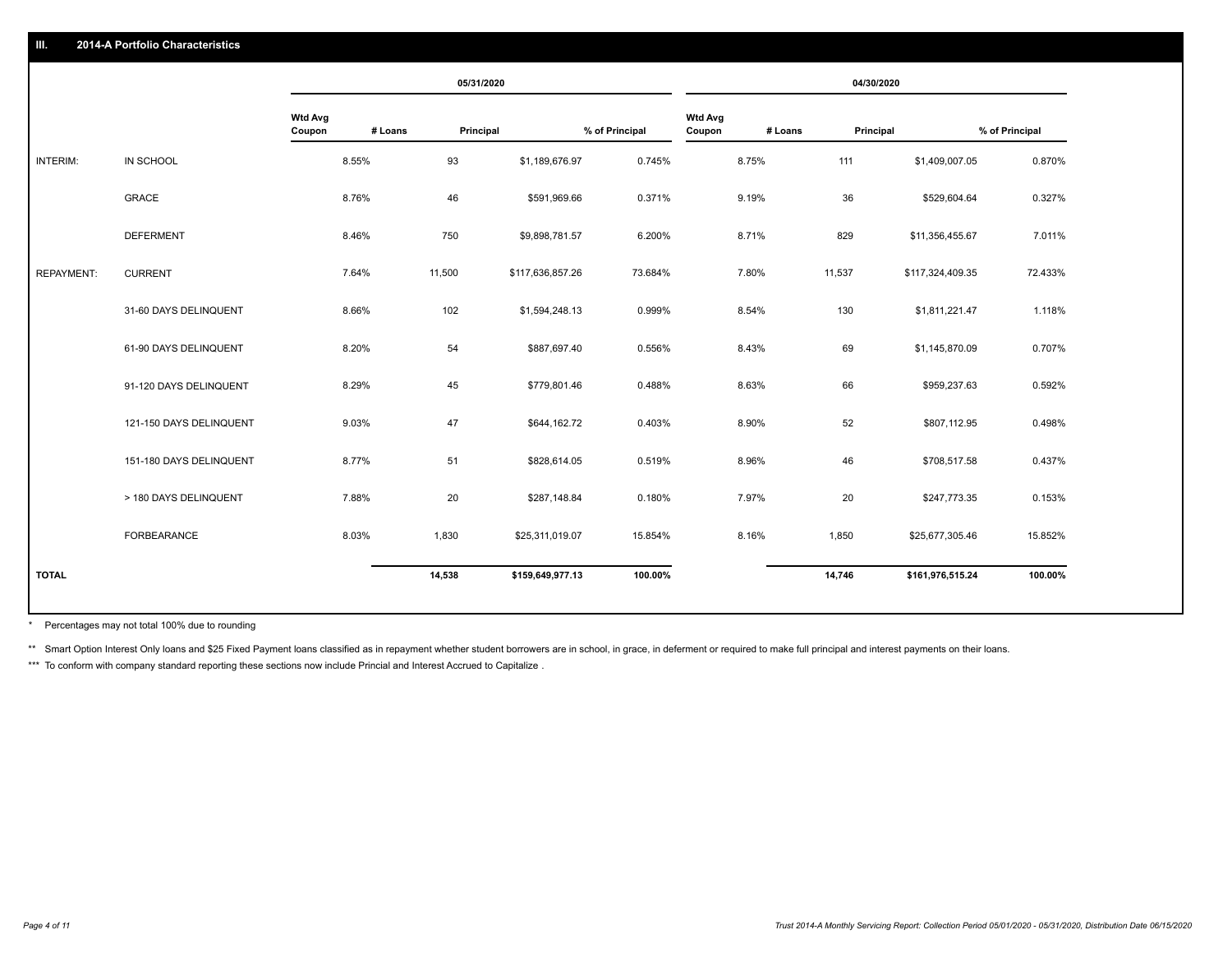|                                                         | 5/31/2020        | 4/30/2020        |
|---------------------------------------------------------|------------------|------------------|
| Pool Balance                                            | \$159,649,977.13 | \$161,976,515.24 |
| Total # Loans                                           | 14,538           | 14,746           |
| Total # Borrowers                                       | 11,472           | 11,640           |
| Weighted Average Coupon                                 | 7.79%            | 7.96%            |
| Weighted Average Remaining Term                         | 171.83           | 171.39           |
| Percent of Pool - Cosigned                              | 93.6%            | 93.6%            |
| Percent of Pool - Non Cosigned                          | 6.4%             | 6.4%             |
| Borrower Interest Accrued for Period                    | \$1,050,264.78   | \$1,080,488.98   |
| Outstanding Borrower Interest Accrued                   | \$4,304,206.29   | \$4,383,491.89   |
| Gross Principal Realized Loss - Periodic *              | \$64,661.27      | \$232,889.56     |
| Gross Principal Realized Loss - Cumulative *            | \$16,078,988.11  | \$16,014,326.84  |
| Delinquent Principal Purchased by Servicer - Periodic   | \$0.00           | \$0.00           |
| Delinguent Principal Purchased by Servicer - Cumulative | \$0.00           | \$0.00           |
| Recoveries on Realized Losses - Periodic                | \$22.684.91      | \$37.146.98      |
| Recoveries on Realized Losses - Cumulative              | \$1,600,350.94   | \$1,577,666.03   |
| Net Losses - Periodic                                   | \$41,976.36      | \$195,742.58     |
| Net Losses - Cumulative                                 | \$14,478,637.17  | \$14,436,660.81  |
| <b>Cumulative Gross Defaults</b>                        | \$16,078,988.11  | \$16,014,326.84  |
| Change in Gross Defaults                                | \$64,661.27      | \$232,889.56     |
| Non-Cash Principal Activity - Capitalized Interest      | \$397,898.45     | \$222,833.83     |
| Since Issued Total Constant Prepayment Rate (CPR) (1)   | 7.69%            | 7.76%            |
| Loan Substitutions                                      | \$0.00           | \$0.00           |
| <b>Cumulative Loan Substitutions</b>                    | \$0.00           | \$0.00           |
| <b>Unpaid Master Servicing Fees</b>                     | \$0.00           | \$0.00           |
| <b>Unpaid Sub-Servicing Fees</b>                        | \$0.00           | \$0.00           |
| <b>Unpaid Administration Fees</b>                       | \$0.00           | \$0.00           |
| Unpaid Carryover Master Servicing Fees                  | \$0.00           | \$0.00           |
| Unpaid Carryover Sub-Servicing Fees                     | \$0.00           | \$0.00           |
| Note Interest Shortfall                                 | \$0.00           | \$0.00           |

\* In accordance with the Sub-Servicer's current policies and procedures, after September 1, 2017 loans subject to bankruptcy claims generally will not be reported as a charged- off unless and until they are delinquent for

(1) Since Issued Total CPR calculations found in monthly servicing reports issued on or prior to September 15, 2015 originally included loans that were removed from the pool by the sponsor because they became ineligible fo between the cut-off date and settlement date. On October 5, 2015, Since Issued Total CPR calculations were revised to exclude these loans and all prior monthly servicing reports were restated. For additional information, s CPR Methodology' found on page 11 of this report.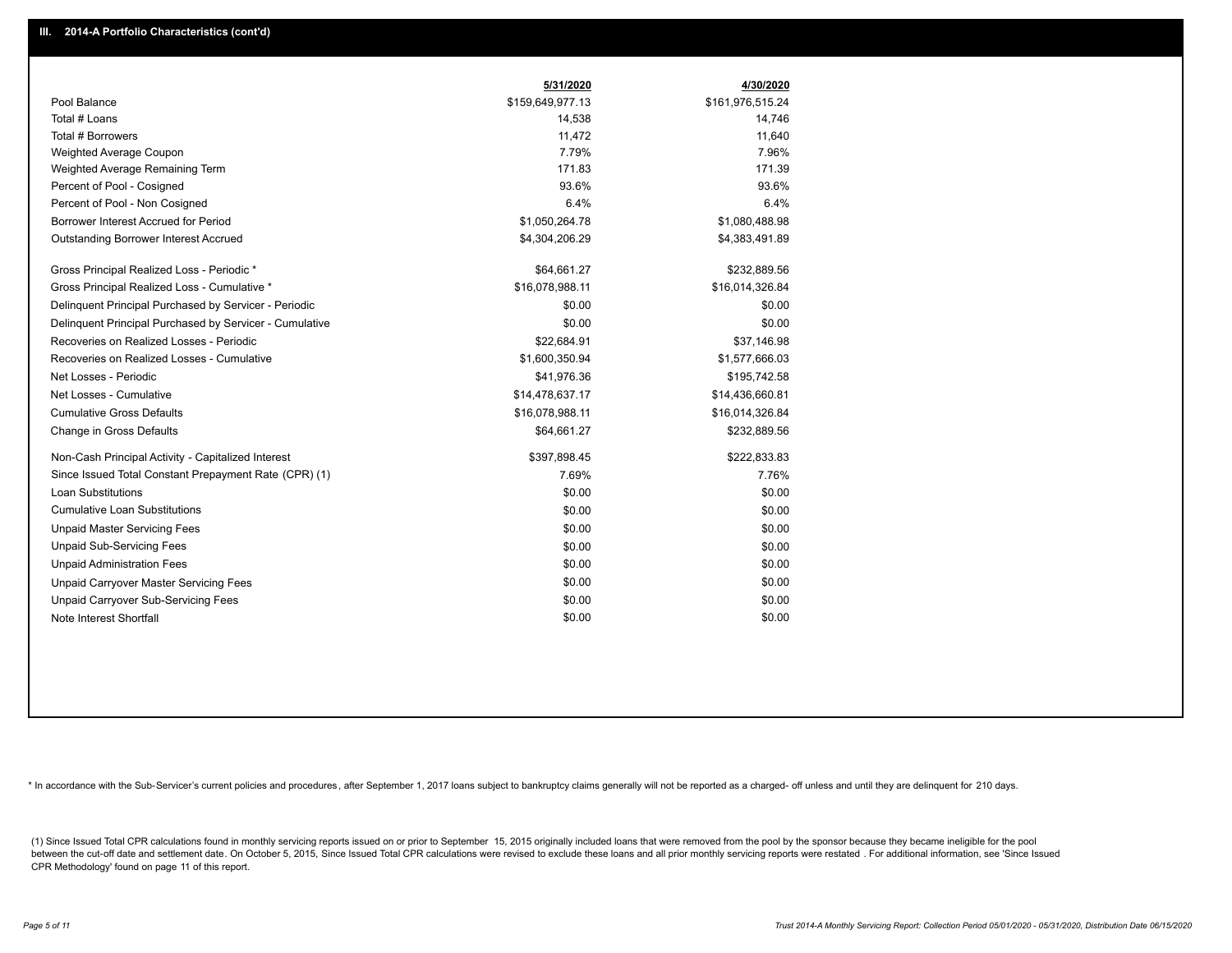## **IV. 2014-A Portfolio Statistics by Loan Program**

|                                                                                                                    | Weighted<br><b>Average Coupon</b> | # LOANS | <b>\$ AMOUNT</b> | $%$ *    |
|--------------------------------------------------------------------------------------------------------------------|-----------------------------------|---------|------------------|----------|
| - Smart Option Deferred Loans                                                                                      | 8.14%                             | 7,282   | \$81,204,812.08  | 50.864%  |
| - Smart Option Fixed Pay Loans                                                                                     | 7.74%                             | 4,211   | \$56,229,730.38  | 35.221%  |
| - Smart Option Interest-Only Loans                                                                                 | 6.66%                             | 3,045   | \$22,215,434.67  | 13.915%  |
| - Other Loan Programs                                                                                              | 0.00%                             | 0.00    | \$0.00           | 0.000%   |
| Total                                                                                                              | 7.79%                             | 14,538  | \$159,649,977.13 | 100.000% |
| Prime Indexed Loans -- Monthly Reset Adjustable                                                                    |                                   |         | \$0.00           |          |
| Prime Indexed Loans -- Monthly Reset Non-Adjustable                                                                |                                   |         | \$0.00           |          |
| Prime Indexed Loans -- Quarterly Reset Adjustable                                                                  |                                   |         | \$0.00           |          |
| Prime Indexed Loans -- Quarterly Reset Non-Adjustable                                                              |                                   |         | \$0.00           |          |
| Prime Indexed Loans -- Annual Reset                                                                                |                                   |         | \$0.00           |          |
| T-Bill Indexed Loans                                                                                               |                                   |         | \$0.00           |          |
| <b>Fixed Rate Loans</b>                                                                                            |                                   |         | \$21,088,604.90  |          |
| <b>LIBOR Indexed Loans</b>                                                                                         |                                   |         | \$138,561,372.23 |          |
|                                                                                                                    |                                   |         |                  |          |
| * Note: Percentages may not total 100% due to rounding                                                             |                                   |         |                  |          |
| To conform with company standard reporting these sections now include Princial and Interest Accrued to Capitalize. |                                   |         |                  |          |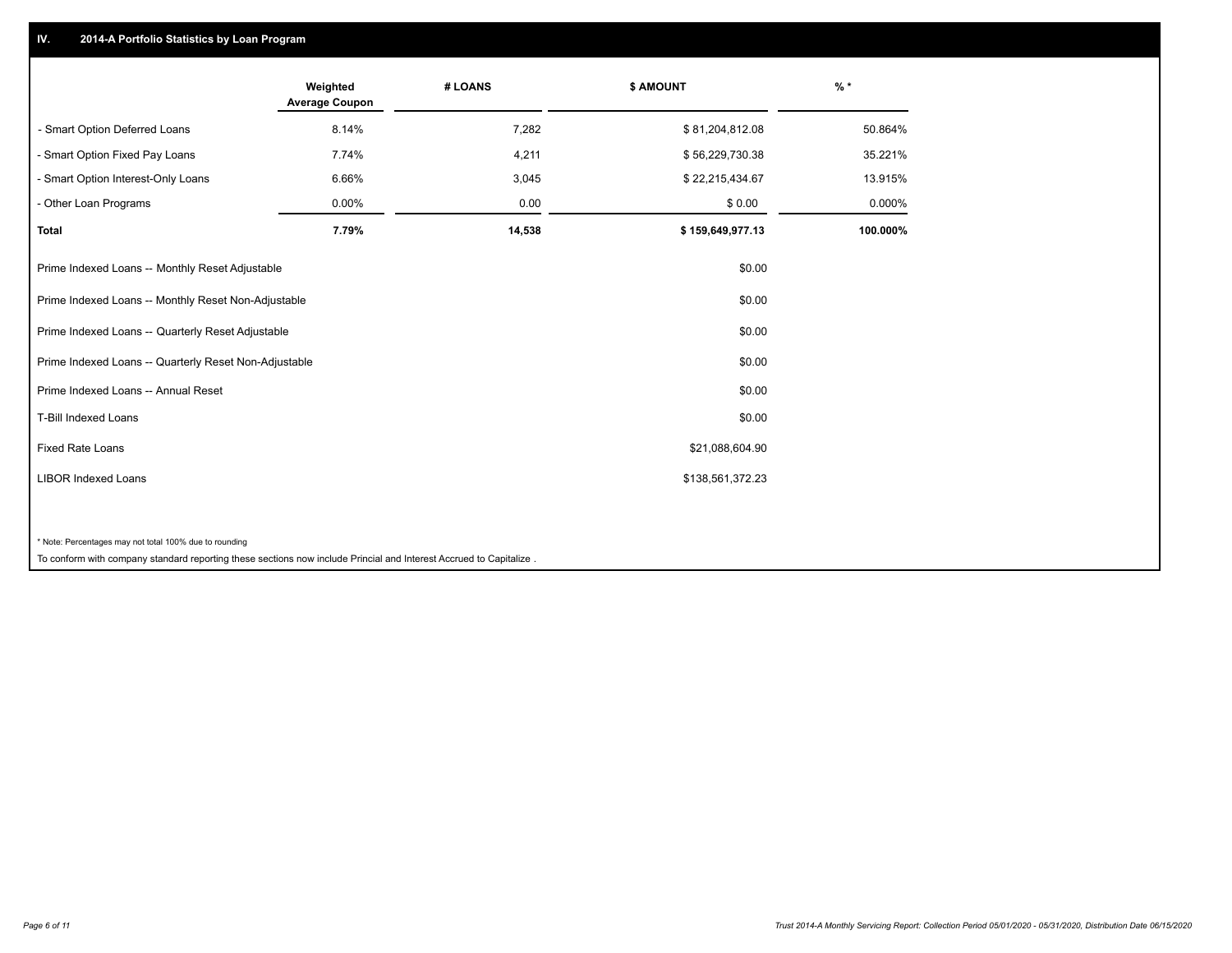| V. | 2014-A Reserve Account and Principal Distribution Calculations                                                                                                                                     |                  |  |
|----|----------------------------------------------------------------------------------------------------------------------------------------------------------------------------------------------------|------------------|--|
| А. | <b>Reserve Account</b>                                                                                                                                                                             |                  |  |
|    | Specified Reserve Account Balance                                                                                                                                                                  | \$958,735.00     |  |
|    | Actual Reserve Account Balance                                                                                                                                                                     | \$958,735.00     |  |
| В. | <b>Principal Distribution Amount</b>                                                                                                                                                               |                  |  |
|    | Class A Notes Outstanding<br>j.                                                                                                                                                                    | \$76,223,712.68  |  |
|    | Pool Balance<br>ii.                                                                                                                                                                                | \$159,649,977.13 |  |
|    | First Priority Principal Distribution Amount (i - ii)<br>iii.                                                                                                                                      | \$0.00           |  |
|    | Class A and B Notes Outstanding<br>iv.                                                                                                                                                             | \$112,223,712.68 |  |
|    | First Priority Principal Distribution Amount<br>V.                                                                                                                                                 | \$0.00           |  |
|    | Pool Balance<br>vi.                                                                                                                                                                                | \$159,649,977.13 |  |
|    | Specified Overcollateralization Amount<br>vii.                                                                                                                                                     | \$47,894,993.14  |  |
|    | viii. Regular Principal Distribution Amount (iv - v) - (vi - vii)                                                                                                                                  | \$468,728.69     |  |
|    | Notes Outstanding<br>ix.                                                                                                                                                                           | \$154,223,712.68 |  |
|    | First Priority Principal Distribution Amount                                                                                                                                                       | \$0.00           |  |
|    | Х.                                                                                                                                                                                                 |                  |  |
|    | Regular Principal Distribution Amount<br>xi.                                                                                                                                                       | \$468,728.69     |  |
|    | Available Funds (after payment of waterfall items A through J) *<br>xii.                                                                                                                           | \$2,205,570.93   |  |
|    | xiii. Additional Principal Distribution Amount (min(ix - x - xi, xiii))                                                                                                                            | \$1,102,785.46   |  |
|    | * Represents 50% of value if the principal balance of the notes is greater than 10% of initial principal balance of the notes or the Class A and Class B note are reduced to 0, otherwise the full |                  |  |

value is shown.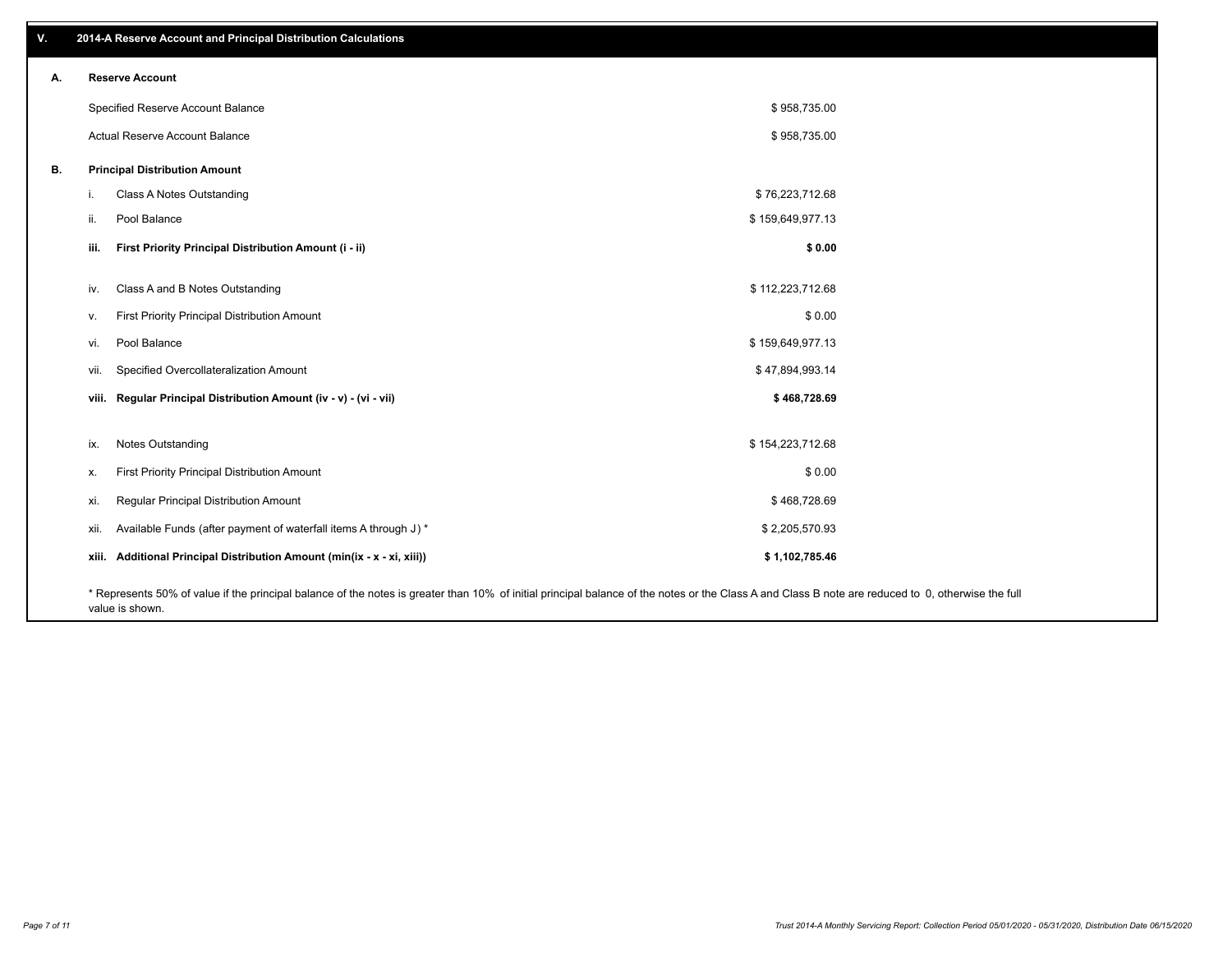|              |                                                                                                                                                                                                     | Paid             | <b>Funds Balance</b> |
|--------------|-----------------------------------------------------------------------------------------------------------------------------------------------------------------------------------------------------|------------------|----------------------|
|              | <b>Total Available Funds</b>                                                                                                                                                                        |                  | \$3,193,787.81       |
| A            | <b>Trustee Fees</b>                                                                                                                                                                                 | \$0.00           | \$3,193,787.81       |
| B            | i. Master Servicing Fees                                                                                                                                                                            | \$6,681.45       | \$3,187,106.36       |
|              | ii. Sub-Servicing Fees                                                                                                                                                                              | \$107,766.45     | \$3,079,339.91       |
| $\mathsf C$  | i. Administration Fees                                                                                                                                                                              | \$6,667.00       | \$3,072,672.91       |
|              | ii. Unreimbursed Administrator Advances plus any Unpaid                                                                                                                                             | \$0.00           | \$3,072,672.91       |
| D            | Class A Noteholders Interest Distribution Amount                                                                                                                                                    | \$120,873.29     | \$2,951,799.62       |
| Е            | <b>First Priority Principal Payment</b>                                                                                                                                                             | \$0.00           | \$2,951,799.62       |
| F            | Class B Noteholders Interest Distribution Amount                                                                                                                                                    | \$120,000.00     | \$2,831,799.62       |
| G            | Class C Noteholders Interest Distribution Amount                                                                                                                                                    | \$157,500.00     | \$2,674,299.62       |
| H            | Reinstatement Reserve Account                                                                                                                                                                       | \$0.00           | \$2,674,299.62       |
| $\mathbf{L}$ | Regular Principal Distribution                                                                                                                                                                      | \$468,728.69     | \$2,205,570.93       |
| J            | i. Carryover Master Servicing Fees                                                                                                                                                                  | \$0.00           | \$2,205,570.93       |
|              | ii. Carryover Sub-servicing Fees                                                                                                                                                                    | \$0.00           | \$2,205,570.93       |
| Κ            | Additional Principal Distribution Amount                                                                                                                                                            | \$1,102,785.46   | \$1,102,785.47       |
| L.           | Unpaid Expenses of Trustee                                                                                                                                                                          | \$0.00           | \$1,102,785.47       |
| м            | Unpaid Expenses of Administrator                                                                                                                                                                    | \$0.00           | \$1,102,785.47       |
| N            | Remaining Funds to the Excess Distribution Certificateholder                                                                                                                                        | \$1,102,785.47   | \$0.00               |
|              |                                                                                                                                                                                                     |                  |                      |
|              | <b>Waterfall Conditions</b>                                                                                                                                                                         |                  |                      |
| А.           | <b>Class C Noteholders' Interest Distribution Condition</b>                                                                                                                                         |                  |                      |
|              | Pool Balance<br>i.                                                                                                                                                                                  | \$159,649,977.13 |                      |
|              | Class A and B Notes Outstanding<br>ii.                                                                                                                                                              | \$112,223,712.68 |                      |
|              | Class C Noteholders' Interest Distribution Ratio (i / ii)<br>iii.                                                                                                                                   | 142.26%          |                      |
|              | Minimum Ratio<br>iv.                                                                                                                                                                                | 110.00%          |                      |
|              | Is the Class C Noteholders' Interest Distribution Condition Satisfied (iii > iv)<br>v.                                                                                                              | Y                |                      |
|              |                                                                                                                                                                                                     |                  |                      |
|              | Note: If the Class C Noteholders' Interest Distribution Condition is satisfied then the amount of interest accrued at the Class C Rate for the Accrual Period is Released on the distribution Date. |                  |                      |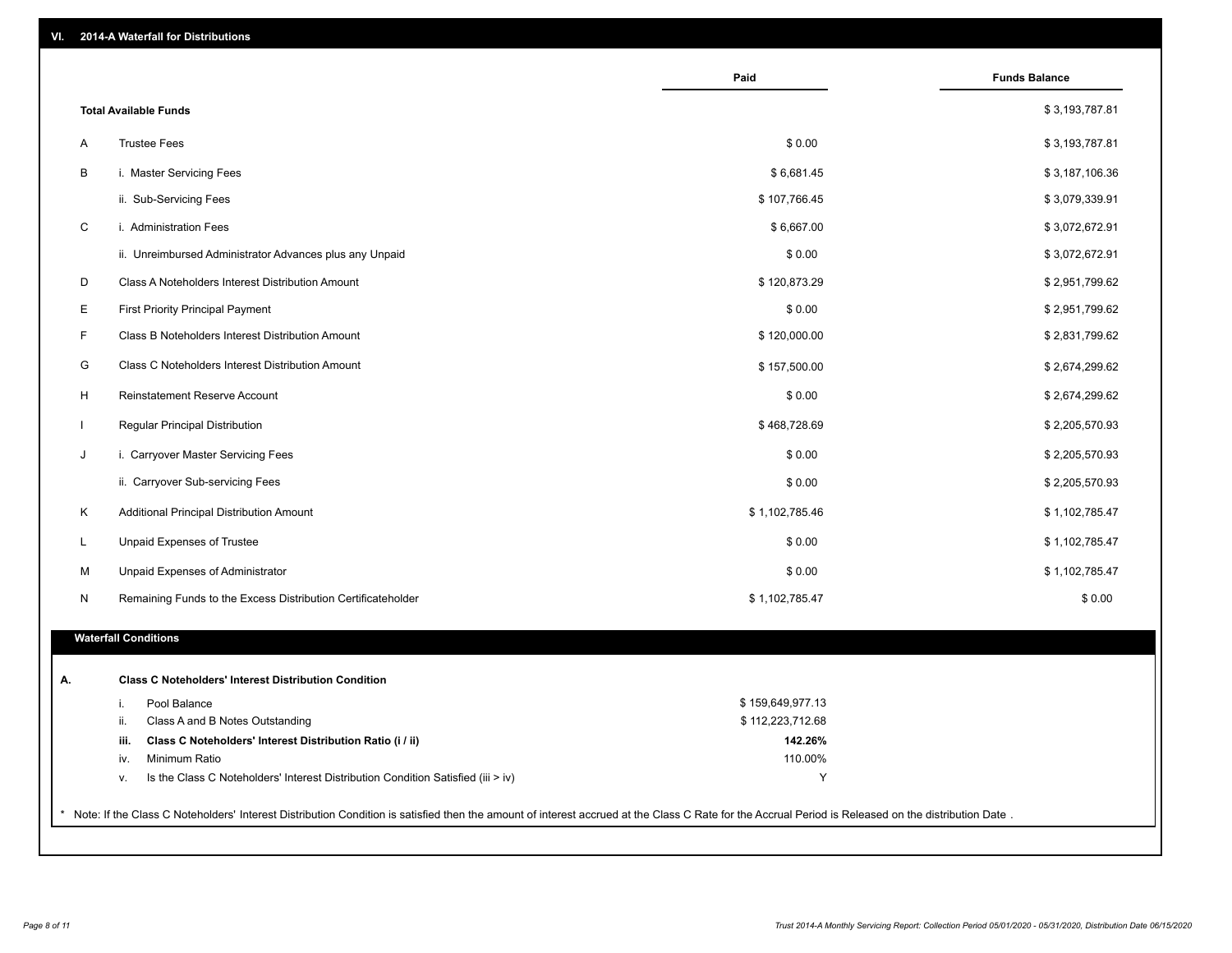| <b>Distribution Amounts</b>                                |                         |                         |                         |
|------------------------------------------------------------|-------------------------|-------------------------|-------------------------|
|                                                            | A <sub>2</sub> A        | A2B                     | A <sub>3</sub>          |
| Cusip/Isin                                                 | 784456AB1               | 784456AC9               | 784456AD7               |
| <b>Beginning Balance</b>                                   | \$13,111,856.34         | \$13,111,856.34         | \$50,000,000.00         |
| Index                                                      | <b>FIXED</b>            | <b>LIBOR</b>            | <b>LIBOR</b>            |
| Spread/Fixed Rate                                          | 3.05%                   | 1.15%                   | 1.50%                   |
| Record Date (Days Prior to Distribution)                   | 1 NEW YORK BUSINESS DAY | 1 NEW YORK BUSINESS DAY | 1 NEW YORK BUSINESS DAY |
| <b>Accrual Period Begin</b>                                | 5/15/2020               | 5/15/2020               | 5/15/2020               |
| <b>Accrual Period End</b>                                  | 6/15/2020               | 6/15/2020               | 6/15/2020               |
| Daycount Fraction                                          | 0.08333333              | 0.08611111              | 0.08611111              |
| Interest Rate*                                             | 3.05000%                | 1.33363%                | 1.68363%                |
| <b>Accrued Interest Factor</b>                             | 0.002541667             | 0.001148403             | 0.001449792             |
| <b>Current Interest Due</b>                                | \$33,325.97             | \$15,057.70             | \$72,489.62             |
| Interest Shortfall from Prior Period Plus Accrued Interest | $\mathsf{\$}$ -         | $$ -$                   | $$ -$                   |
| <b>Total Interest Due</b>                                  | \$33,325.97             | \$15,057.70             | \$72,489.62             |
| <b>Interest Paid</b>                                       | \$33,325.97             | \$15,057.70             | \$72,489.62             |
| <b>Interest Shortfall</b>                                  | $$ -$                   | $\frac{1}{2}$           | $$ -$                   |
| <b>Principal Paid</b>                                      | \$785,757.08            | \$785,757.07            | $$ -$                   |
| <b>Ending Principal Balance</b>                            | \$12,326,099.26         | \$12,326,099.27         | \$50,000,000.00         |
| Paydown Factor                                             | 0.011555251             | 0.011555251             | 0.000000000             |
| <b>Ending Balance Factor</b>                               | 0.181266166             | 0.181266166             | 1.000000000             |

\* Pay rates for Current Distribution. For the interest rates applicable to the next distribution date, please see https://www.salliemae.com/about/investors/data/SMBabrate.txt.

**VII. 2014-A Distributions**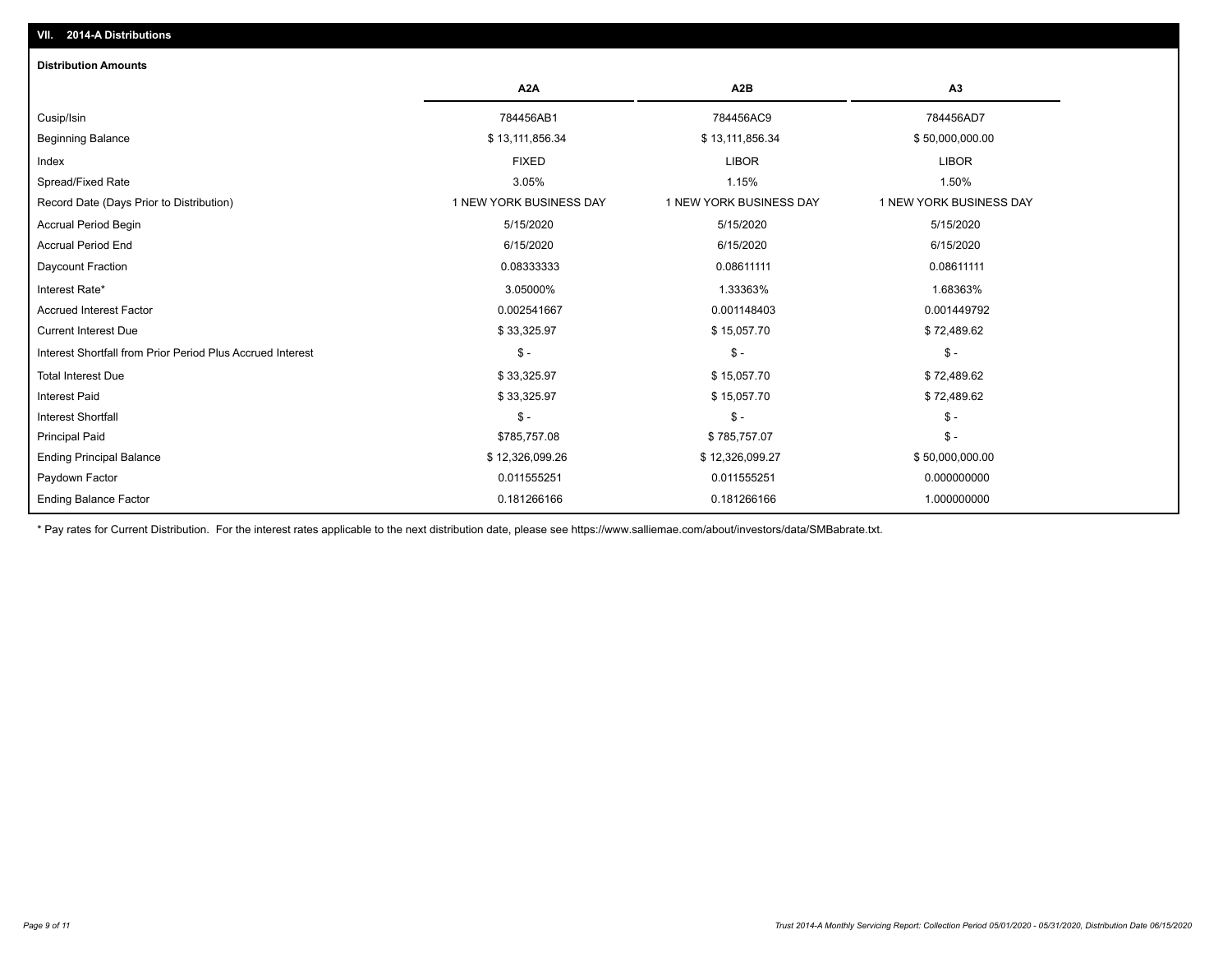| <b>Distribution Amounts</b>                                |                         |                         |
|------------------------------------------------------------|-------------------------|-------------------------|
|                                                            | в                       | C                       |
| Cusip/Isin                                                 | 784456AE5               | 784456AF2               |
| <b>Beginning Balance</b>                                   | \$36,000,000.00         | \$42,000,000.00         |
| Index                                                      | <b>FIXED</b>            | <b>FIXED</b>            |
| Spread/Fixed Rate                                          | 4.00%                   | 4.50%                   |
| Record Date (Days Prior to Distribution)                   | 1 NEW YORK BUSINESS DAY | 1 NEW YORK BUSINESS DAY |
| <b>Accrual Period Begin</b>                                | 5/15/2020               | 5/15/2020               |
| <b>Accrual Period End</b>                                  | 6/15/2020               | 6/15/2020               |
| Daycount Fraction                                          | 0.08333333              | 0.08333333              |
| Interest Rate*                                             | 4.00000%                | 4.50000%                |
| <b>Accrued Interest Factor</b>                             | 0.003333333             | 0.003750000             |
| <b>Current Interest Due</b>                                | \$120,000.00            | \$157,500.00            |
| Interest Shortfall from Prior Period Plus Accrued Interest | $\mathcal{S}$ -         | $\mathbb{S}$ -          |
| <b>Total Interest Due</b>                                  | \$120,000.00            | \$157,500.00            |
| <b>Interest Paid</b>                                       | \$120,000.00            | \$157,500.00            |
| <b>Interest Shortfall</b>                                  | $\mathcal{S}$ -         | $\mathsf{\$}$ -         |
| <b>Principal Paid</b>                                      | $\mathsf{\$}$ -         | $\mathsf{\$}$ -         |
| <b>Ending Principal Balance</b>                            | \$36,000,000.00         | \$42,000,000.00         |
| Paydown Factor                                             | 0.000000000             | 0.000000000             |
| <b>Ending Balance Factor</b>                               | 1.000000000             | 1.000000000             |

\* Pay rates for Current Distribution. For the interest rates applicable to the next distribution date, please see https://www.salliemae.com/about/investors/data/SMBabrate.txt.

**VII. 2014-A Distributions**